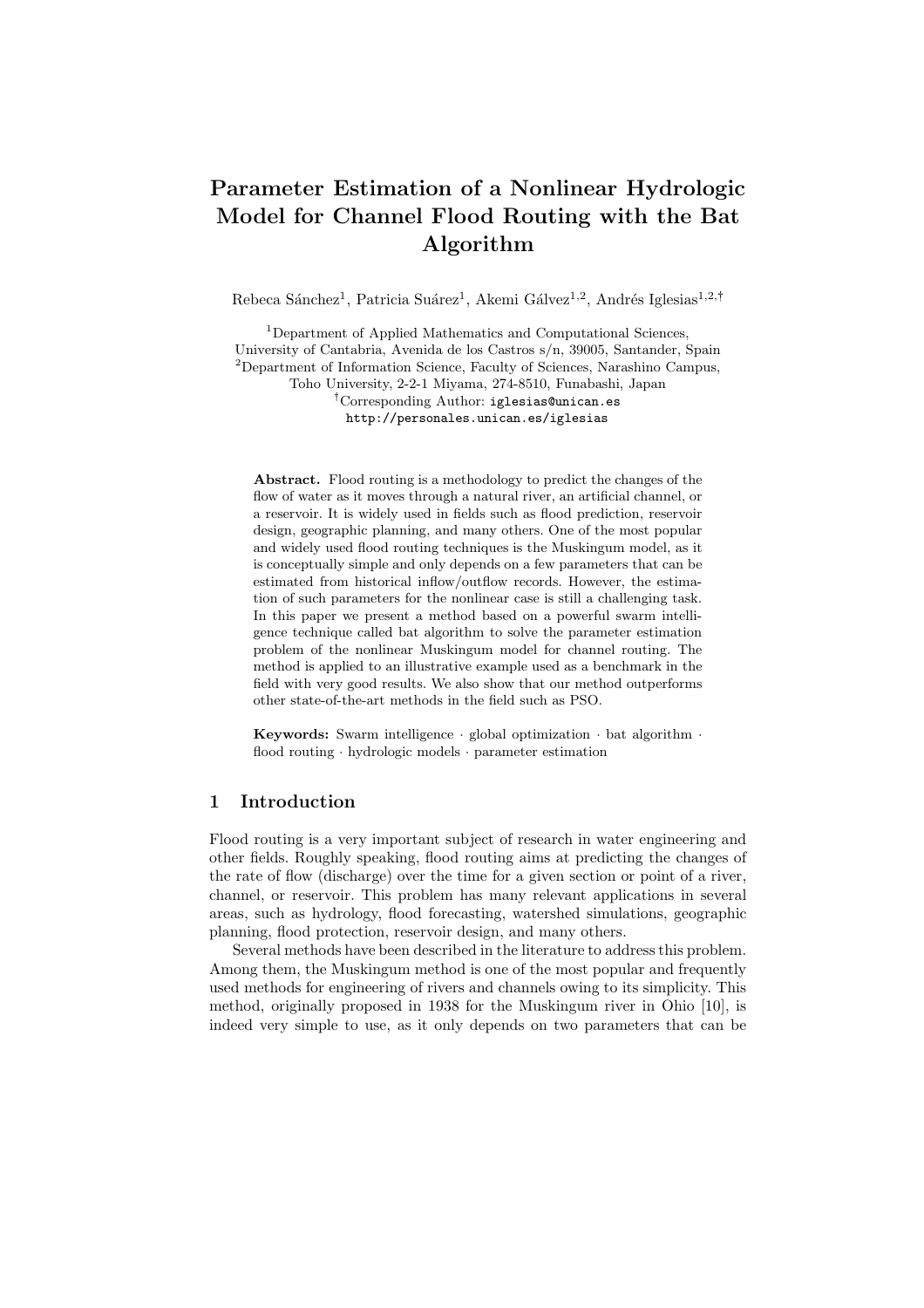estimated from past inflow and outflow data. The nonlinear Muskingum model is given by the following evolution equations:

$$
\frac{dS_t}{dt} = I_t - O_t \tag{1}
$$

$$
S_t = K[\chi I_t + (1 - \chi)O_t]^m \tag{2}
$$

where  $S_t$ ,  $I_t$  and  $O_t$  denote the values of the storage, inflow and outflow at time  $t$ , respectively,  $K$  is a storage time constant for the river reach that provides an approximates the flow travel time through the river reach,  $\chi$  is a weight usually taken values between 0 and 0.3 for stream channels, and  $m$  is an exponent introduced to account for the effects of nonlinearity.

In spite of its simplicity, the Muskingum model is still affected by a critical problem: the estimation of its parameters. Finding the correct values for  $K$ ,  $\chi$ and  $m$  is challenging, because such values cannot be obtained from the historical inflow and outflow hydrographs. This means that a powerful parameter estimation method is absolutely required. As a result, several optimization techniques have already been applied during the last two decades to tackle this issue. Early methods for this problem described in the literature include least-squares method (LSM) [6], Hook-Jeeves pattern search with linear regression, the conjugate gradient and Davidon-Fletcher-Powell method [13], and nonlinear least-squares regression [20]. More recently, two approximate methods based on computing the slopes of the inflow and outflow hydrographs at their intersection point and the computation of such hydrographs at two specific points were described in [1]. Other approach using the Broyden-Fletcher-Goldfard-Shanno (BFGS) method was reported in [5]. The method in [2] is based on the Nelder-mead simplex algorithm. Neither of these methods do guarantee the global optima. Recently, researchers in the field turned their attention towards nature-inspired metaheuristics. They include the use of genetic algorithms [11] and hybrid methods, such as a combination of the modified honey bee colony optimization with generalized reduced gradient methods in [12].

Among the myriad of nature-inspired metaheuristic methods for optimization, those based on swarm intelligence are receiving increasing attention during the las few years because of their ability to cope with problems where little or no information at all is available about the problem. These methods are also very effective for optimization problems where the objective function is not differentiable making gradient-based methods unsuitable, or for problems under difficult conditions (e.g., noisy data, irregular sampling) commonly found in real-world applications. Swarm intelligence methods applied to this problem include harmony search [9], and particle swarm optimization [4], artificial bee colony [14]. A very recent method also considers particle swarm optimization for this problem and investigates the effect of using variable values for the parameters [3].

It is worthwhile to remark that some of the previous methods do not consider the same Muskingum model addressed in this work, but other variations of it. For instance, the method in [3] consider the (simpler) linear Muskingum model, while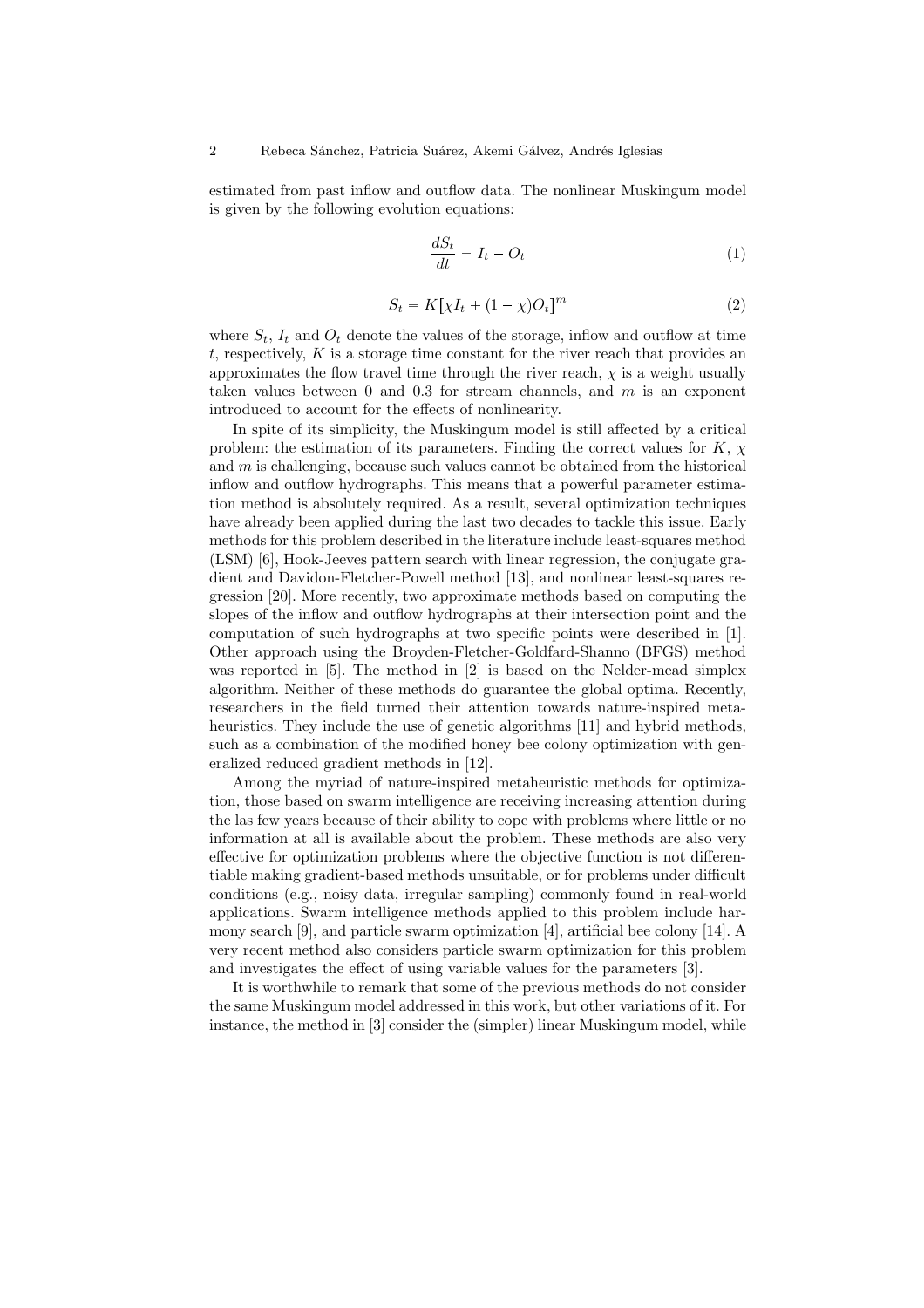the method in [1], although also nonlinear, considers a variation of Eq. (2) given by:  $S_t = K[\chi I_t^n + (1 - \chi)O_t^n]$ . In other words, there are several (qualitatively different) formulations of the Muskingum model so it is important to notice which one is actually under analysis. This observation is crucial to avoid leading our readers to confusion about the real model used in this contribution and its possible relationship with other previous approaches.

In this paper, we address the parameter estimation problem for the nonlinear Muskingum method given by Eqs.  $(1)-(2)$ . Our approach is based a powerful nature-inspired swarm intelligence technique for global optimization called bat algorithm. The structure of this paper is as follows: the main steps of the procedure for the nonlinear Muskingum model are briefly described in Sect. 2. The bat algorithm is described in detail in Sect. 3 and then applied to our problem in Sect. 4. Our experimental results are briefly discussed in Sect. 5. The paper closes with the main conclusions and some ideas for future work in the field.

### 2 Procedure for the Nonlinear Muskingum Model

Rearranging Eq. (2), the rate of outflow becomes:

$$
O_t = \left(\frac{1}{1-X}\right) \left(\frac{S_t}{K}\right)^{\frac{1}{m}} - \left(\frac{X}{1-X}\right) I_t \tag{3}
$$

Combining Eqs.  $(1)$  and Eq.  $(3)$ , we get:

$$
\frac{\Delta S_t}{\Delta t} = \left(\frac{1}{1-X}\right) \left(\frac{S_t}{K}\right)^{\frac{1}{m}} - \left(\frac{X}{1-X}\right) I_t \tag{4}
$$

$$
S_{t+1} = S_t + \Delta S_t \tag{5}
$$

$$
O_{t+1} = \left(\frac{1}{1-X}\right) \left(\frac{S_{t+1}}{K}\right)^{\frac{1}{m}} - \left(\frac{X}{1-X}\right) \bar{I}_{t+1}
$$
 (6)

where  $\bar{I}_{t+1} = (I_{t+1} + I_t)/2$ . Then, the procedure for the nonlinear Muskingum model given by Eqs.  $(1)-(2)$  is based on the following steps:

- Step 1: Assume initial values for the three parameters  $K$ ,  $\chi$  and  $m$ .
- Step 2: Calculate the storage  $S_t$  using Eq. (2), taking the initial outflow equal to the initial inflow.
- Step 3: Calculate the time rate of storage using Eq.  $(4)$ .
- Step 4: Estimate the next accumulated storage using Eq.  $(5)$ .
- Step 5: Calculate the next outflow using Eq.  $S_t$  using Eq. (6).  $I_t$  will replace  $\overline{I}_{t+1}$  when the ratio of storage t and  $t+1$  exceeds 2.
- Step 6: Repeat the steps 2-5.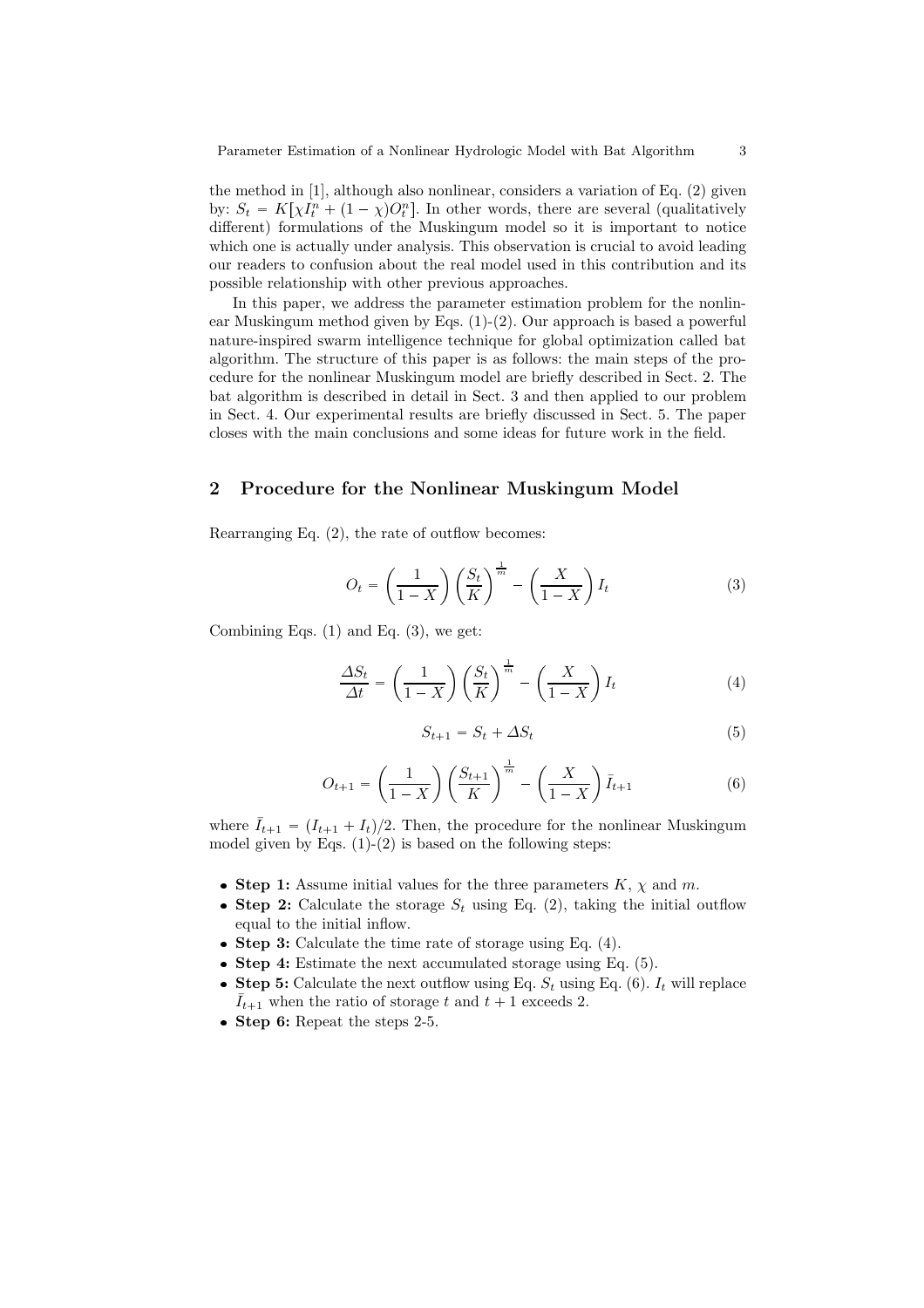4 Rebeca Sánchez, Patricia Suárez, Akemi Gálvez, Andrés Iglesias

#### 3 The Bat Algorithm

The *bat algorithm* is a nature-inspired swarm intelligence algorithm proposed by X.S. Yang in 2010 to solve optimization problems [17–19]. The algorithm is inspired by the echolocation behavior of bats, which is used as a metaphor for a global optimization method and is described by three idealized rules:

- 1. Bats use echolocation to sense distance and distinguish between food, prey and background barriers.
- 2. Each virtual bat flies randomly with a velocity  $v_i$  at position (solution)  $x_i$  with a fixed frequency  $f_{min}$ , varying wavelength  $\lambda$  and loudness  $A_0$  to search for prey. As it searches and finds its prey, it changes wavelength (or frequency) of their emitted pulses and adjust the rate of pulse emission  $r$ , depending on the proximity of the target.
- 3. It is assumed that the loudness will vary from a (initially large and positive) value  $A_0$  to a minimum constant value  $A_{min}$ .

In general, we assume that the frequency  $f$  evolves on a bounded interval  $[f_{min}, f_{max}]$ . For simplicity, we can assume that  $f_{min} = 0$ , so  $f \in [0, f_{max}]$ . The rate of pulse can simply be in the range  $r \in [0, 1]$ , where 0 means no pulses at all, and 1 means the maximum rate of pulse emission. The pseudocode of the algorithm is shown in Algorithm 1. Basically, it considers an initial population of  $P$  individuals (bats). Each bat, representing a potential solution, has a location  $x_i$  and velocity  $v_i$ , initialized with random values within the search space. Then, the pulse frequency, pulse rate, and loudness are computed for each individual bat. The swarm evolves iteratively over generations until the maximum number of generations,  $\mathcal{G}_{max}$ , is reached. For each generation g and each bat, new frequency, location and velocity are computed as:

$$
f_i^g = f_{min}^g + \beta (f_{max}^g - f_{min}^g) \tag{7}
$$

$$
\mathbf{v}_i^g = \mathbf{v}_i^{g-1} + \left[\mathbf{x}_i^{g-1} - \mathbf{x}^*\right] f_i^g \tag{8}
$$

$$
\mathbf{x}_i^g = \mathbf{x}_i^{g-1} + \mathbf{v}_i^g \tag{9}
$$

where  $\beta \in [0,1]$  follows the random uniform distribution, and  $\mathbf{x}^*$  represents the current global best location (solution), which is obtained through evaluation of the objective function at all bats and ranking of their fitness values. The superscript  $(.)^g$  is used to denote the current generation g.

The best current solution and a local solution around it are probabilistically selected and the search is intensified by a local random walk. For this local search, the solution selected is perturbed locally through a random walk as.  $\mathbf{x}_{new} = \mathbf{x}_{old} + \epsilon \mathcal{A}^g$ , where  $\epsilon$  is a uniform random number on the interval  $[-1, 1]$ and  $A^g = \langle A_i^g \rangle$ , is the average loudness of all the bats at generation g.

If the new solution is better than the previous best one, it is probabilistically accepted depending on the value of the loudness. In that case, the algorithm increases the pulse rate and decreases the loudness. This process is repeated for the given number of generations. In general, the loudness decreases once a bat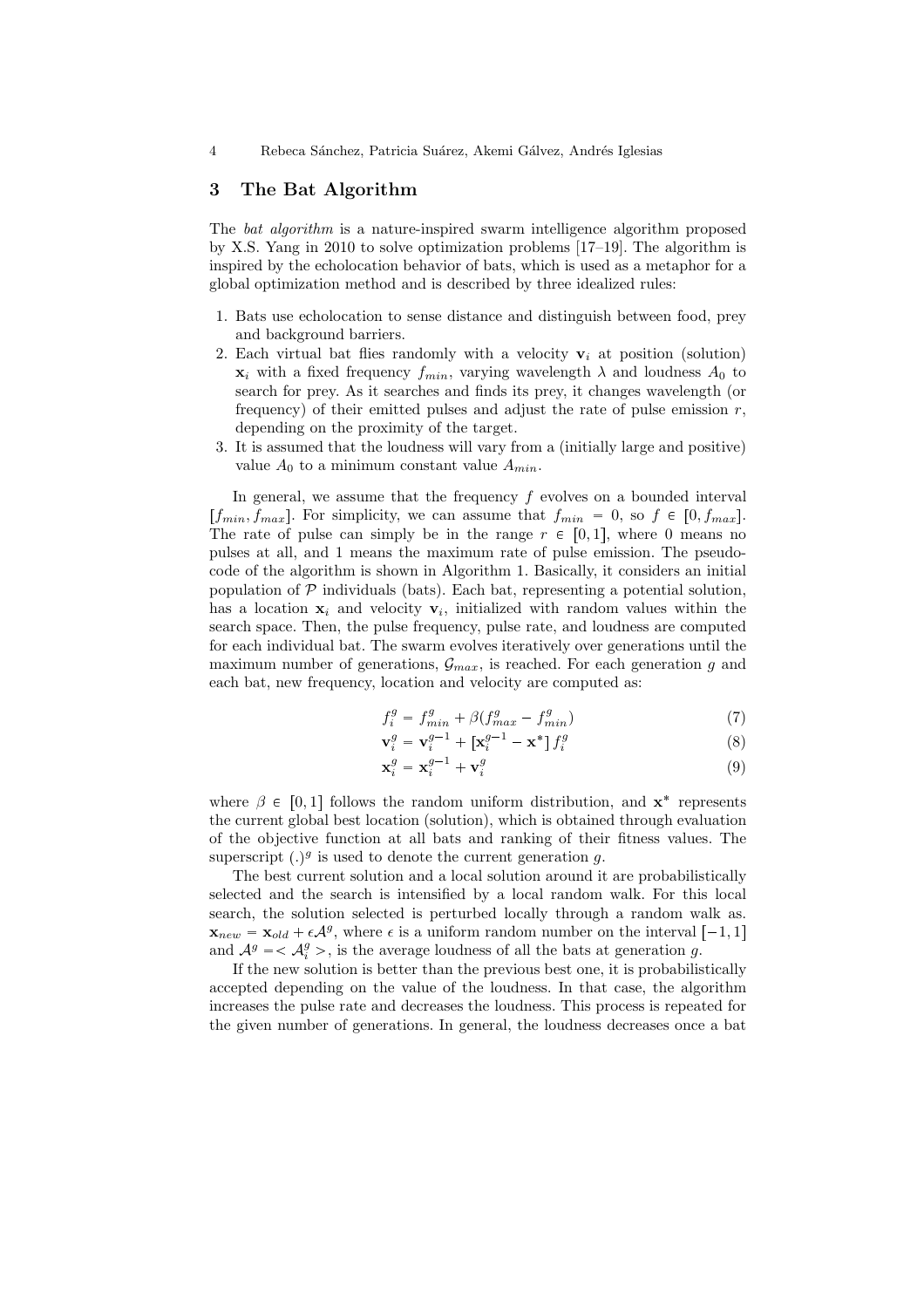Parameter Estimation of a Nonlinear Hydrologic Model with Bat Algorithm 5

|     | <b>Require:</b> (Initial Parameters)                                                |                                                                                                      |  |  |  |  |  |
|-----|-------------------------------------------------------------------------------------|------------------------------------------------------------------------------------------------------|--|--|--|--|--|
|     | Population size: $P$                                                                | Maximum number of generations: $\mathcal{G}_{max}$                                                   |  |  |  |  |  |
|     | Loudness: A                                                                         | Pulse rate: $r$                                                                                      |  |  |  |  |  |
|     | Maximum frequency: $f_{max}$                                                        | Dimension of the problem: $d$                                                                        |  |  |  |  |  |
|     | Objective function: $\phi(\mathbf{x})$ , with $\mathbf{x} = (x_1, \dots, x_d)^T$    |                                                                                                      |  |  |  |  |  |
|     | Random number: $\theta \in U(0, 1)$                                                 |                                                                                                      |  |  |  |  |  |
|     | 1: $q \leftarrow 0$                                                                 |                                                                                                      |  |  |  |  |  |
|     | 2: Initialize the bat population $\mathbf{x}_i$ and $\mathbf{v}_i$ , $(i = 1, , n)$ |                                                                                                      |  |  |  |  |  |
|     | 3: Define pulse frequency $f_i$ at $\mathbf{x}_i$                                   |                                                                                                      |  |  |  |  |  |
|     | 4: Initialize pulse rates $r_i$ and loudness $A_i$                                  |                                                                                                      |  |  |  |  |  |
|     | 5: while $g < \mathcal{G}_{max}$ do                                                 |                                                                                                      |  |  |  |  |  |
| 6:  | for $i = 1$ to $P$ do                                                               |                                                                                                      |  |  |  |  |  |
| 7:  | Generate new solutions by adjusting frequency,                                      |                                                                                                      |  |  |  |  |  |
| 8:  | and updating velocities and locations $//eqns. (7)-(9)$                             |                                                                                                      |  |  |  |  |  |
| 9:  | if $\theta > r_i$ then                                                              |                                                                                                      |  |  |  |  |  |
| 10: | $\mathbf{s}^{best} \leftarrow \mathbf{s}^{g}$                                       | $//select the best current solution$                                                                 |  |  |  |  |  |
| 11: |                                                                                     | $\mathbf{ls}^{best} \leftarrow \mathbf{ls}^g$ //generate a local solution around $\mathbf{s}^{best}$ |  |  |  |  |  |
| 12: | end if                                                                              |                                                                                                      |  |  |  |  |  |
| 13: | Generate a new solution by local random walk                                        |                                                                                                      |  |  |  |  |  |
| 14: | if $\theta < A_i$ and $\phi(\mathbf{x_i}) < \phi(\mathbf{x^*})$ then                |                                                                                                      |  |  |  |  |  |
| 15: | Accept new solutions                                                                |                                                                                                      |  |  |  |  |  |
| 16: | Increase $r_i$ and decrease $A_i$                                                   |                                                                                                      |  |  |  |  |  |
| 17: | end if                                                                              |                                                                                                      |  |  |  |  |  |
| 18: | end for                                                                             |                                                                                                      |  |  |  |  |  |
| 19: | $g \leftarrow g + 1$                                                                |                                                                                                      |  |  |  |  |  |
|     | 20: end while                                                                       |                                                                                                      |  |  |  |  |  |
|     | 21: Rank the bats and find current best $x^*$                                       |                                                                                                      |  |  |  |  |  |
|     | 22: $return x^*$                                                                    |                                                                                                      |  |  |  |  |  |

Algorithm 1: Bat algorithm pseudocode

finds its prey (in our analogy, once a new best solution is found), while the rate of pulse emission decreases. For simplicity, the following values are commonly used:  $A_0 = 1$  and  $A_{min} = 0$ , assuming that this latter value means that a bat has found the prey and temporarily stop emitting any sound. The evolution rules for loudness and pulse rate are:  $A_i^{g+1} = \alpha A_i^g$  and  $r_i^{g+1} = r_i^0 [1 - exp(-\gamma g)]$ , where  $\alpha$  and  $\gamma$  are constants. Note that for any  $0 < \alpha < 1$  and any  $\gamma > 0$  we have:  $\mathcal{A}_i^g \to 0$ ,  $r_i^g \to r_i^0$ , as  $g \to \infty$ . In general, each bat should have different values for loudness and pulse emission rate. To this aim, we can take an initial loudness  $\mathcal{A}_i^0 \in (0, 2)$  while the initial emission rate  $r_i^0$  can be any value in the interval  $[0, 1]$ . Loudness and emission rates will be updated only if the new solutions are improved, an indication that the bats are moving towards the optimal solution. As a result, the bat algorithm applies a parameter tuning technique to control the dynamic behavior of a swarm of bats. Similarly, the balance between exploration and exploitation can be controlled by tuning algorithm-dependent parameters.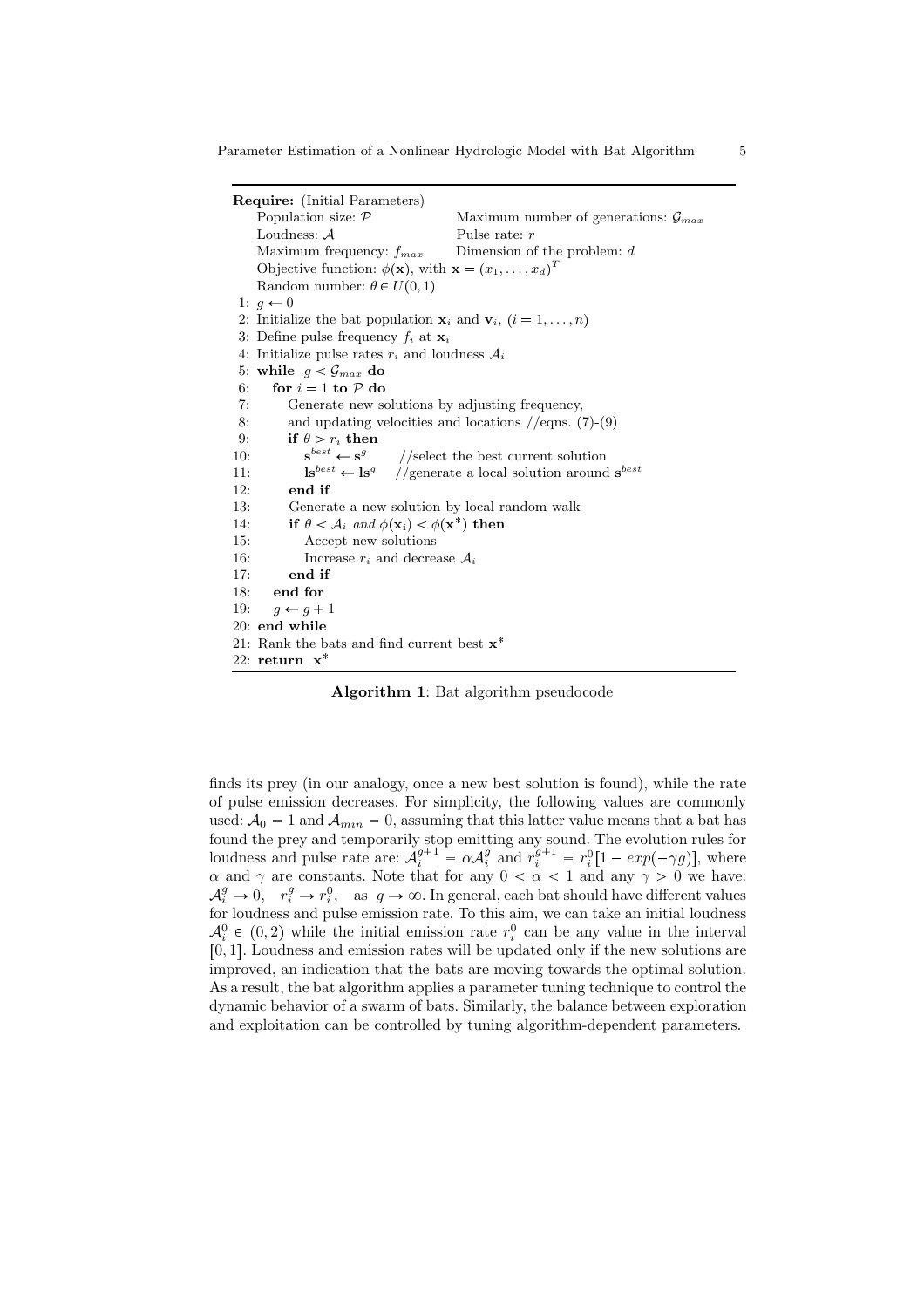6 Rebeca Sánchez, Patricia Suárez, Akemi Gálvez, Andrés Iglesias

#### 4 The Method

Bat algorithm has already been applied to data fitting problems [7, 8]. Still, to apply bat algorithm described above to our problem, we need to define some important issues. Firstly, we need an adequate representation of the problem. Each bat  $\mathcal{B}_i$ , representing a potential solution, corresponds to a parametric vector of the free variables of the problem, in the form:  $\mathcal{B}_j = (K_j, \chi_j, m_j)$ . These parametric vectors are initialized with random values on the intervals  $(0, 10)$ for K and m and  $(0, 5)$  for  $\chi$ . We remark however that these constraints apply only for the initial conditions, as we allow the variables to move freely outside such ranges during the execution of the algorithm. Secondly, a fitness function is required for optimization. In our problem, the goal is to predict the outflow given the inflow and then compare the predicted outflow with the observed one. This can be properly done through least-squares minimization. Let  $O_t$  and  $\overline{O}_t$  be the observed and the predicted outflow at time  $t$ , respectively. We consider the least-squares functional LSQ given by the sum of the squares of the residuals:

$$
\text{Minimize} (LSQ) = \underset{\{K_j\}, \{\chi_j\}, \{m_j\}}{\text{Minimize}} \left[ \sum_{t=1}^n (O_t - \bar{O}_t)^2 \right] \tag{10}
$$

where  $n$  denotes the number of time instances of the inflow/outflow time series. Finally, we need to address the important issue of parameter tuning. It is well-known that the performance of swarm intelligence techniques depends of a proper parameter tuning, which is also problem-dependent. Due to this reason, our choice has been fully empirical, based on numerous computer simulations for different parameter values. In this paper, we consider a population size of 30 as larger population sizes do increase the CPU times without significantly improving our numerical results. The initial and minimum loudness and parameter  $\alpha$  are set to 0.5, 0, and 0.2, respectively. Regarding the stopping criterion, all executions are performed until no further improvement is achieved after 20 consecutive generations.

#### 5 Experimental Results

Our method has been tested on an illustrative example first proposed in 1974 by Wilson [15] and corresponding to a channel routing problem. This example has been widely used as a benchmark for different methods in several previous works. Table 1 reports the values of the observed inflow and outflow (columns 2 and 3) for different time instances, expressed in hours (column 1). All flow results are expressed in cubic meters per second (cms). We also report the numerical results of two previous methods, reported in [11] and [4] and based on genetic algorithms (GA) and PSO respectively, (columns 4 and 5) and the results of our method based on the bat algorithm (column 6). To avoid the spurious effects derived from the randomness of the process, we run 15 independent executions of our method and then consider the average value. This means that the results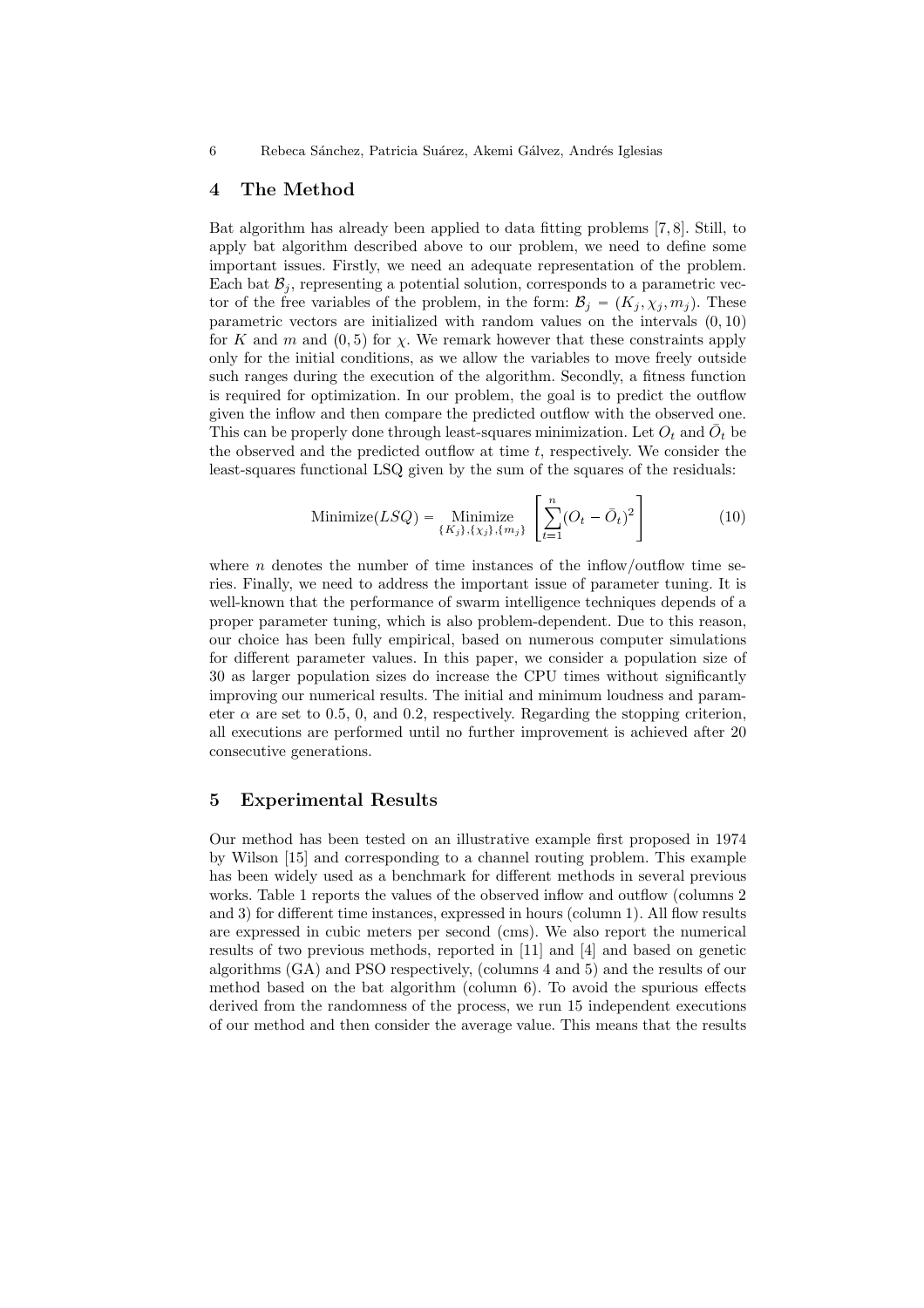|                |     | Observed                              | Computed Outflow (cms) |                   |            |
|----------------|-----|---------------------------------------|------------------------|-------------------|------------|
|                |     | Time $(h)$ Inflow (cms) Outflow (cms) | GА                     | PSO               | Our Method |
| $\overline{0}$ | 22  | 22                                    | 22.0                   | 22.0              | 23.0       |
| 6              | 23  | 21                                    | 22.0                   | 22.0              | 21.5       |
| 12             | 35  | 21                                    | 22.4                   | 22.6              | 22.2       |
| 18             | 71  | 26                                    | 26.3                   | 28.1              | 26.2       |
| 24             | 103 | 34                                    | 34.2                   | 32.2              | 34.0       |
| 30             | 111 | 44                                    | 44.2                   | $\overline{4}5.0$ | 43.3       |
| 36             | 109 | 55                                    | 56.9                   | 57.0              | 55.2       |
| 42             | 100 | 66                                    | 68.2                   | 67.5              | 65.6       |
| 48             | 86  | 75                                    | 77.1                   | 75.9              | 74.4       |
| 54             | 71  | 82                                    | 83.2                   | 81.2              | 81.0       |
| 60             | 59  | 85                                    | 85.7                   | 85.6              | 84.4       |
| 66             | 47  | 84                                    | 84.2                   | 84.2              | 83.5       |
| 72             | 39  | 80                                    | 80.2                   | 79.6              | 79.9       |
| 78             | 32  | 73                                    | 73.3                   | 73.3              | 72.5       |
| 84             | 28  | 64                                    | 65.0                   | 65.0              | 63.6       |
| 90             | 24  | 54                                    | 55.8                   | 56.2              | 53.8       |
| 96             | 22  | 44                                    | 46.7                   | 46.5              | 45.1       |
| 102            | 21  | 36                                    | 38.0                   | 37.3              | 36.5       |
| 108            | 20  | 30                                    | 30.9                   | 29.7              | 30.4       |
| 114            | 19  | 25                                    | 25.7                   | 24.3              | 25.5       |
| 120            | 19  | 22                                    | 22.1                   | 20.6              | 22.7       |
| 126            | 18  | 19                                    | 20.4                   | 19.6              | 20.0       |

Table 1. Observed inflow and outflow hydrographs and computed outflow of two stateof-the-art GA and PSO methods and of our bat algorithm method for the example in the paper (best results are highlighted in bold)

Table 2. Parameter values, LSQ error, and improvement rate obtained for the methods in our comparison (best error and and improvement rate highlighted in bold).

| <i>Method</i> | <i>SI</i> approach                                                                                |  | m | LSQ | I.R.                                 |
|---------------|---------------------------------------------------------------------------------------------------|--|---|-----|--------------------------------------|
| Mohan $[11]$  | Genetic algorithms                                                                                |  |   |     | $[0.1033] 0.2873$ 1.8282 38.23 0.00% |
|               | Chu & Chang [4] Particle swarm optimization $[0.1824]$ $[0.3330]$ $[2.1458]$ $[36.89]$ $[3.50\%]$ |  |   |     |                                      |
| Our method    | Bat algorithm                                                                                     |  |   |     | 3.4580 0.0034 2.3065 19.59 48.78%    |

reported in the last column are not those of the best execution (which are even better) but the average of the 15 independent executions. Still, the numerical results obtained with our method are very relevant. A visual comparison between the columns 3 and 5 reveals that our method performs very well, as it is able to capture the real tendency of data for all times instances in the example. This means that our method has a very good predictive capability.

We also compare our results with those of two methods based on GA [11] and PSO [4]. These methods have been primarily chosen for comparison because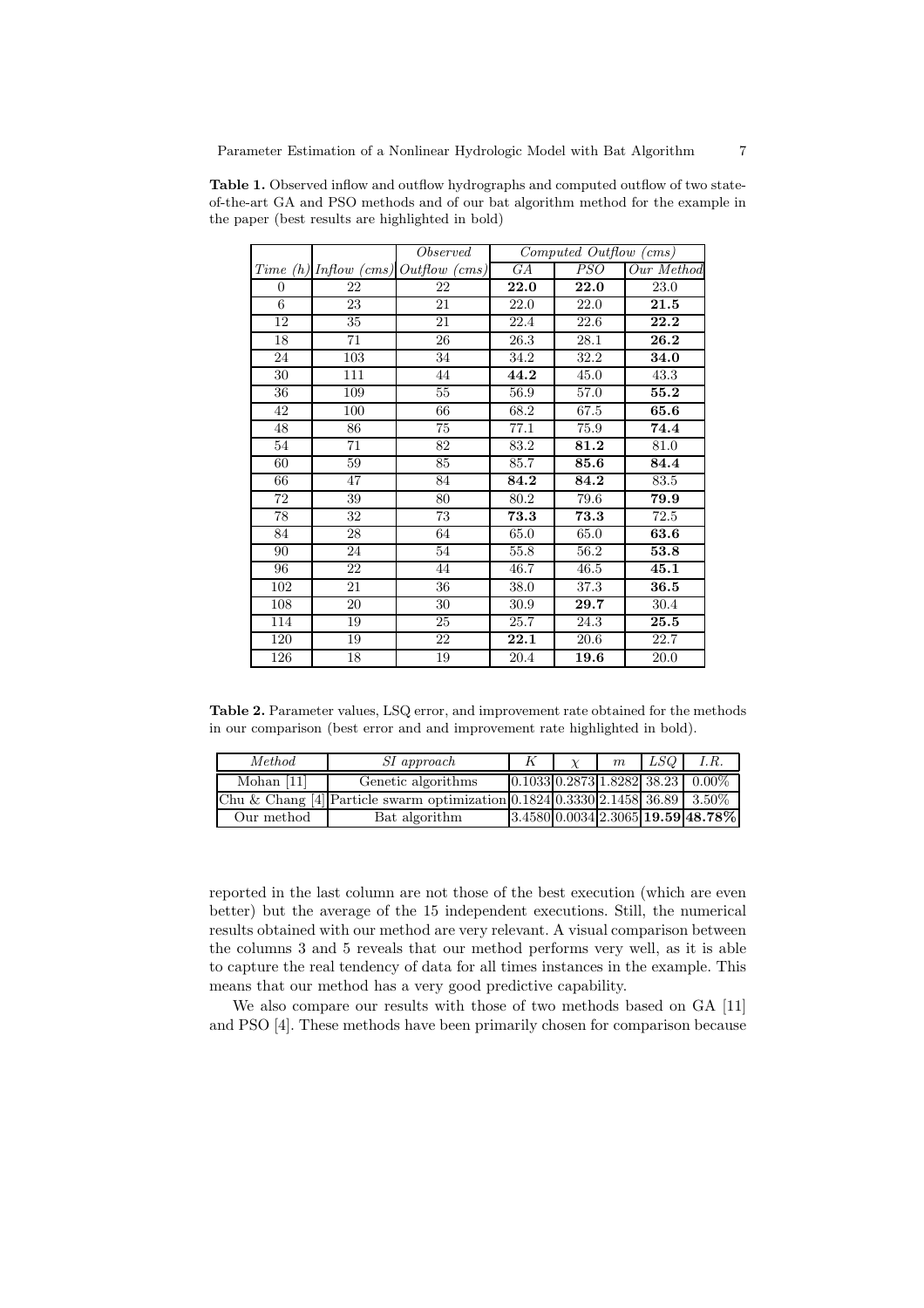



Fig. 1. Observed and predicted inflow and outflow hydrographs for the example computed with the parameter values obtained with PSO and our bat algorithm method.



Fig. 2. Convergence diagram of the LSQ error function for the minimum, maximum and average values for 15 different executions.

they are very popular and widely considered state-of-the-art methods in the field and outperform many other methods in the literature for this problem. The best result for each time instance has been highlighted in bold for easier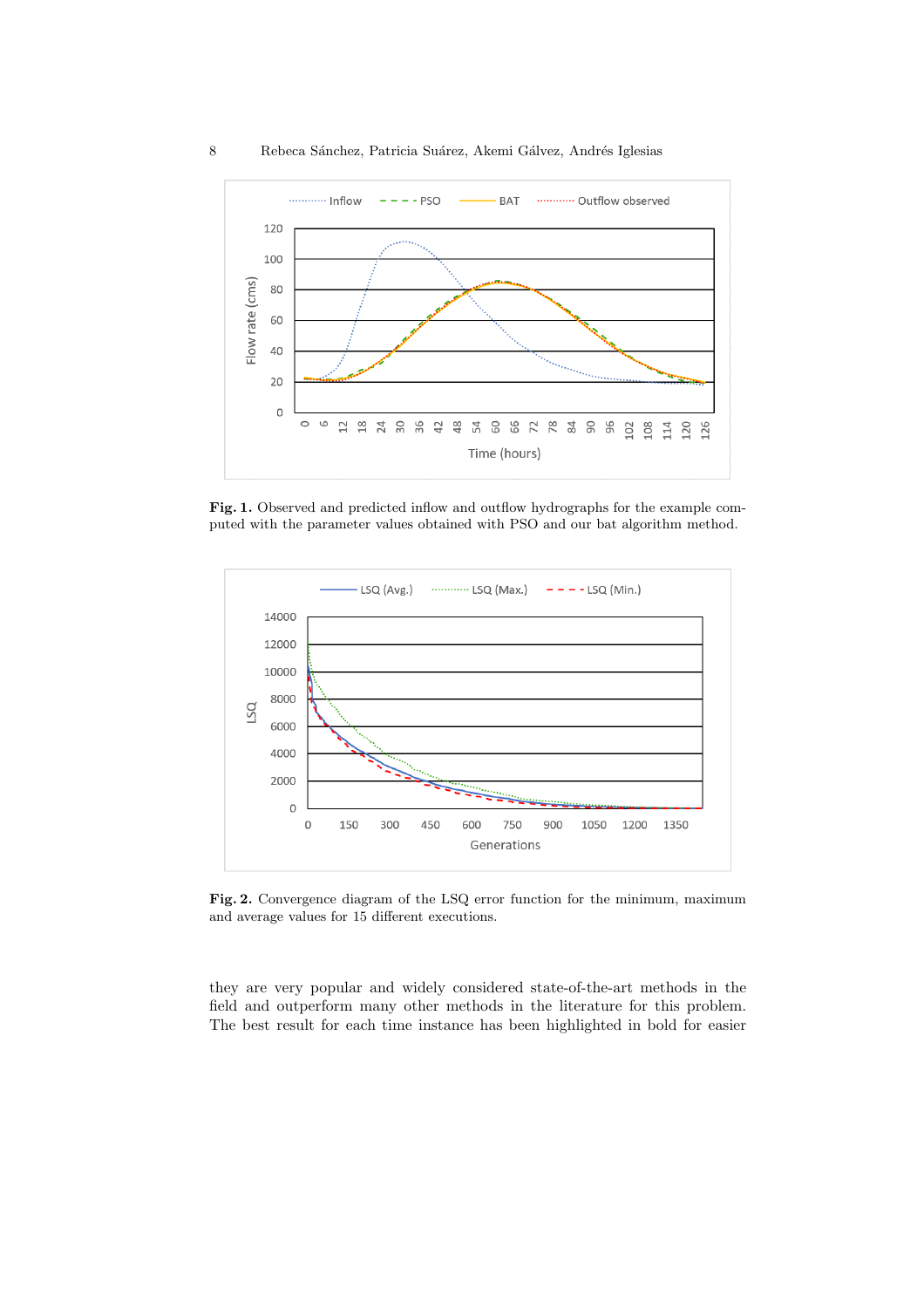comparison. As the reader can see, our method outperforms these methods for most time instances in this example. This fact becomes evident from Table 2, where we show the optimal parameter values (columns 3-5) along with the LSQ error (column 6) obtained with the three methods (described in columns 1-2), and the improvement rate (column 7) obtained with respect to the worst method (the GA, in this case). Once again, the best results are in bold. Note that our method improves the LSQ error of the GA and PSO methods significantly, with an improvement rate of 48.78% and 46.89% over GA and PSO, respectively.

Our good numerical results are confirmed visually in Figure 1. The figure depicts the observed inflow and outflow hydrographs as well as the predicted outflow for the PSO and bat algorithm methods used in our comparative work. Note the excellent visual matching between the observed outflow and the outflow predicted by our method. Although the outflow of the PSO method is very close to the observed one, ours is even better as it becomes visually indistinguishable from the observed outflow and they overlap each other. This is the best indicator of the good performance of our method for this real-world example.

Finally, Fig. 2 shows the convergence diagram of our method for the maximum, minimum and average values from the 15 independent executions. As shown, the method converges in all cases, and there is no large variation between the different executions, meaning that the method is robust for different executions, a very valuable feature for real-world applications.

#### 6 Conclusions and Future Work

In this paper we present a bat algorithm-based method to solve the parameter estimation problem of the nonlinear Muskingum model, a relevant problem in hydrology, flood forecasting, dam design and other engineering fields. The method is simple to understand and easy to implement. Our computational experiments for a popular real-world channel routing example used as a benchmark in the field show that it performs very well, is robust and outperforms other state-ofthe-art approaches in the field. We conclude that it can be safely used for outflow prediction in flood forecasting and in related tasks.

Future work in the field includes the extension of this approach to the case of natural rivers and reservoir routing, for which the parameters are expected to behave quite differently. Improving the accuracy of our method even further is also part of our future work in the field.

#### Acknowledgements

The research in this paper has been supported by the project PDE-GIR of the EU Horizon 2020 research and innovation program, Marie Sklodowska-Curie grant agreement No 778035; the project #TIN2017-89275-R of the Agencia Estatal de Investigación (Spanish Ministry of Science, Innovation and Universities) and EU Funds EFRD (AEI/FEDER-UE); and the project #JU12, of SODERCAN and